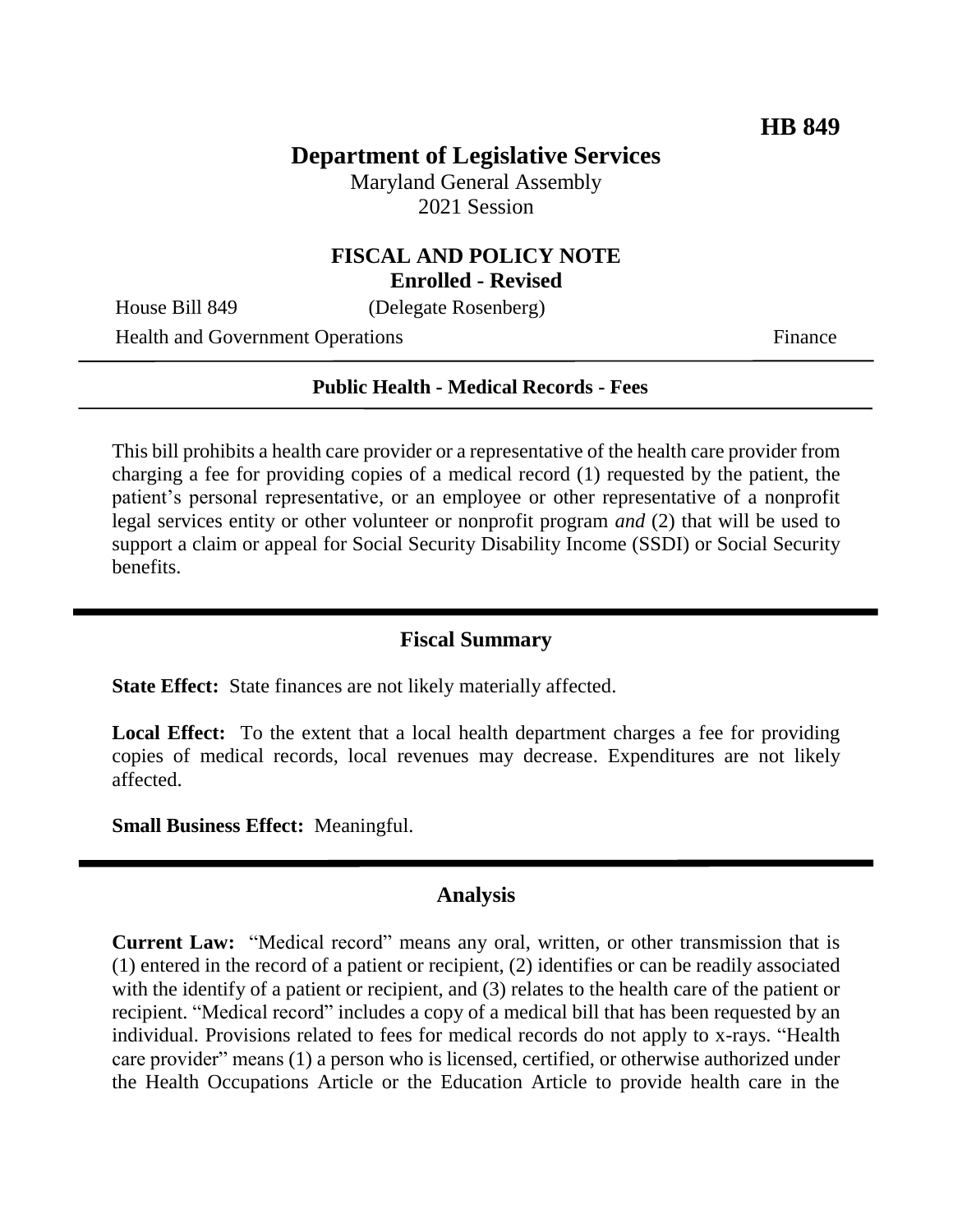ordinary course of business or practice of a profession or in an approved education or training program or (2) a facility where health care is provided to patients or recipients, including a hospital, a related institution, a health maintenance organization, an outpatient clinic, a medical laboratory, a comprehensive crisis response center, a crisis stabilization center, and a crisis treatment center.

With specified exceptions, a health care provider may charge a fee for copying and mailing requested medical records of up to 76 cents per page. In addition, a health care provider may charge a preparation fee of up to \$22.88 for medical record retrieval and preparation and the cost for postage and handling of the medical record. The fee for a copy of medical records may be adjusted annually for inflation, with the exception of the \$22.88 preparation fee, which may not be adjusted for inflation.

The fee that may be charged for an electronic copy of a medical record includes a maximum preparation fee of \$22.88, a per-page fee of 75% of the per-page fee charged for a nonelectronic copy, and the actual cost for postage and handling of the electronic copy.

A health care provider may not charge a fee exceeding \$20.00 per 100 pages (or portion of 100 pages) for a copy of a medical record associated with an individual enrolled in Medicaid, unless the request is made by a lawfully appointed attorney.

Any person or entity who is not subject to the provisions regarding medical record fees and obtains a medical record from a health care provider or the provider's agent may not charge a fee for any subsequent copies of that medical record that exceeds the maximum per page fee of 76 cents for copying and mailing.

**Small Business Effect:** Small business health care providers will be unable to charge a fee for providing medical records when requested by specified individuals, including the patient, for SSDI and Social Security claims.

## **Additional Information**

**Prior Introductions:** None.

**Designated Cross File:** None.

**Information Source(s):** Maryland Association of County Health Officers; Maryland Department of Health; Department of Legislative Services